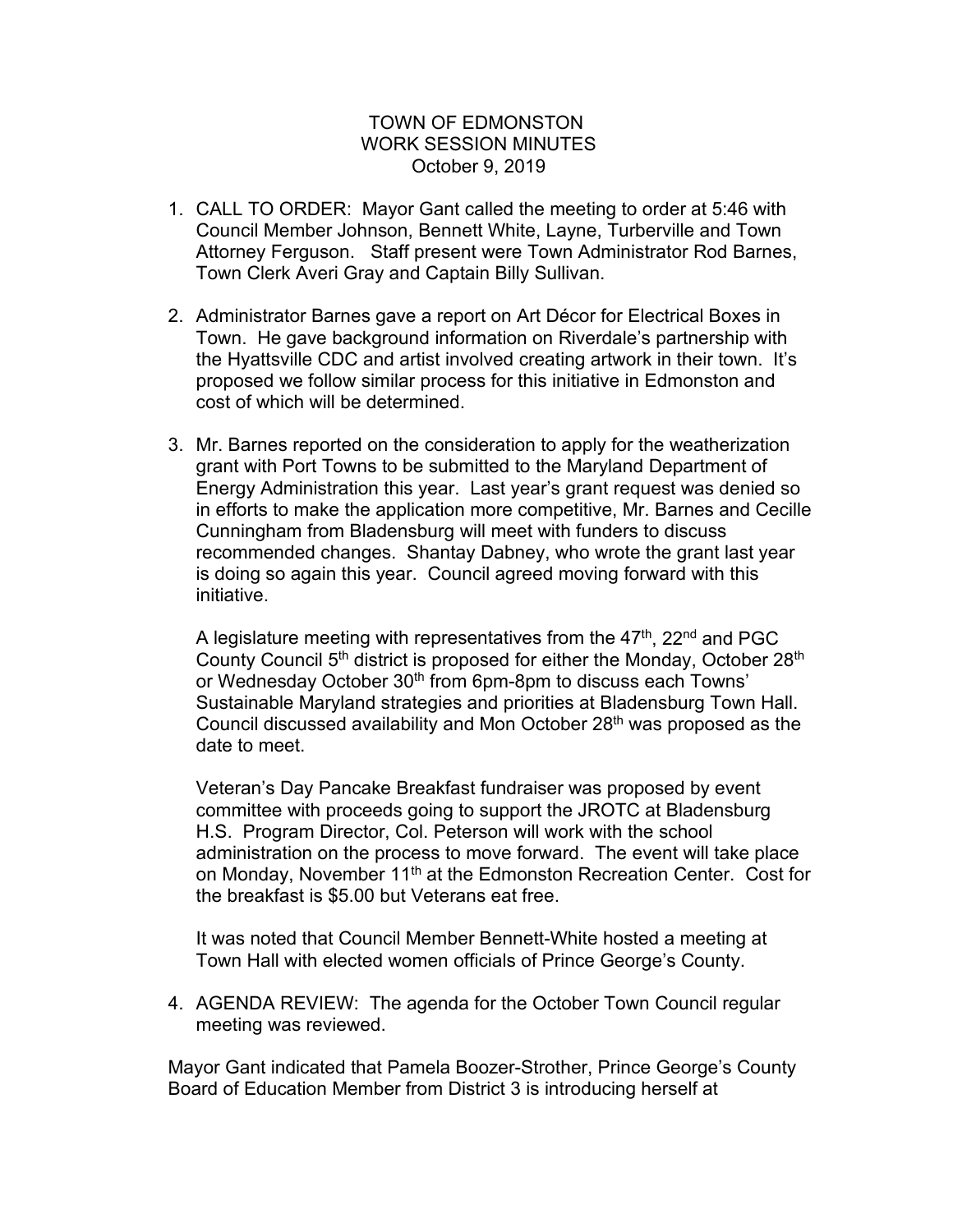municipalities she represents and will come by the Town Council meeting tonight.

Mayor Gant mentioned the presentation of the Town's annual contribution to the Bladensburg Volunteer Fire Department in the amount of \$7,500 to Fire Chief Sumner.

Mayor Gant next discussed the request from residents in the 5100-5200 Blocks of Crittenden Street who want to implement permit parking beyond the Eco City Farm area and want to extend to the  $52<sup>nd</sup>$  block. The required signatures from residents in the area have been obtained.

## Old Business:

The Mayor asked Council if there were questions on the Town's approval of a Policy Resolution establishing a green street policy for Edmonston. Mr. Barnes gave an overview that the Town's involvement with this program which dates to 2009. Documenting the work done has become more important as we apply for grants through the State Department of Transportation. Our former intern researched and drafted the policy document. Moving forward we'll look at various aspects to include pedestrian traffic, lighting, public transportation permeable payment as projects that help protect the environment.

The Mayor opened for discussion the consideration of an ordinance approving the Trust Act which is an item to be introduced in the Council meeting. Several other town ordinances were used as samples, but Hyattsville's ordinance provided the most guidance in drafting Edmonston's. She noted that Hyattsville refers to themselves a sanctuary city but suggests a reference to Edmonston as a welcoming town and not as sanctuary as it seemed more in line with what we want to achieve. Areas addressed in the ordinance include that the Town doesn't keep records tracking the immigration or citizenship status nor that it assists the federal government with civil retainers. As a result, no law is being broken because information doesn't exist on file. It would also state that Town resources can't be used to support civil Federal civil immigration enforcement. It would be clearly stated that we would assist in the suspected or known criminal violations which is the current practice in place. Council Member Turberville asked what registries the town has in place now for instance, voting and how does Hyattsville handle voting. Attorney Ferguson indicates there is no registry used in Edmonston. Hyattsville might use a supplemental voting list that permanent, but not legally documented residents might exist but it's use is expectedly limited for fear that information could be uncovered. She noted registries by law officers must follow federal requirements. Council Member Turberville suggested reporting remain in ordinance as we don't know what's coming from the Department of Homeland security. She also suggests clarification areas under general provisions. Attorney Ferguson will do so and began suggesting alternate language for these areas. Mayor Gant thinks the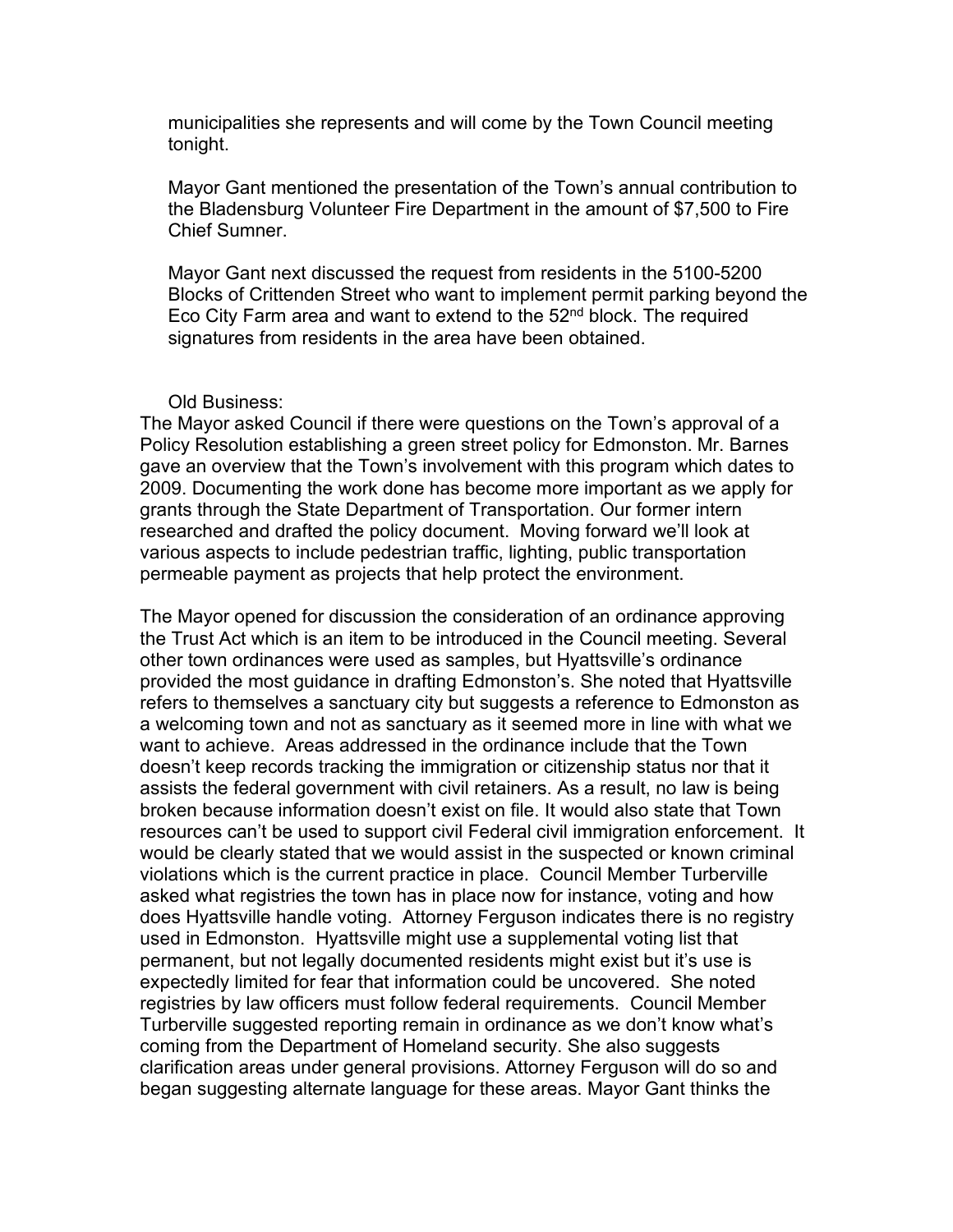proposed ordinance is a good start in distinguishing the civil versus criminal and helping residents feel secure within the community. She also feels the "welcoming" reference is inclusive of our immigrant population. It was reminded that this is an introduction and if there were no other points, Council was asked for approval and to which they agreed. Mr. Barnes indicated this proposed ordinance would be called 2019-OR-06.

## New Business

Mayor Gant continued with the consideration of approving the minutes of the Work Session and Regular Council Meeting on September 11, 2019. No questions were raised.

The next item was the installation of speed bumps in the 5100 and 5200 blocks of Emerson Street and in the 4900 and 5000 blocks of 52<sup>nd</sup> Avenue at a cost of \$6,700 from American Striping. Mr. Barnes said that Council reviewed solutions and it was determined that the least disruptive would be to add speed bumps. Council Member Layne asked if three bids were received and what's that usual process. Mr. Barnes indicated American Striping is the company that has does our street work. They were the low bidder in the Decatur Street project bid and specializes in street work. Large pavement companies are not interested in small jobs. However general practice is three-bid request is always sought. Council Member Bennett-White asked if we follow the over three thousand dollars bid requirement. Mr. Barnes indicated the ability to award without a bid is part of the Town's policy and recommended in this case. Signage noting speed bumps ahead will be added. Mayor Gant noted the addition of speed bumps reassures Town residents that concerns are being addressed.

Mayor Gant moved next to the consideration of application for a Community Development Block Grant for the operation of a 4-week summer camp program due on October 25, 2019. Mr. Barnes noted the current grant is being closed out. Total grant funding being received is \$11,585 which paid for camp staff salaries and supplies. We received donations of \$877 for T-shirts and five field trips. The County provided school lunches and town costs were \$3,118. Overall the camp was well received, and surveys were positive. The focus was on leadership and the environment, including components also on gardening, reading, writing and physical fitness. Next year we're amending the hours to 9am-4pm which should be a better fit for staff and planning efforts. Unless there are any objections, the Town is moving forward with its application. Council Member Johnson noted that the camp was better organized than in the first year. Council Member Layne asked if funding is guaranteed which Mr. Barnes indicated that the \$11,585 was.

Mayor Gant moved to the next item which is the consideration of applying for a Community Development Block Grant for the construction of sidewalks on Emerson Street, 51<sup>st</sup> Street, 51<sup>st</sup> Place, 52<sup>nd</sup> Place and 52<sup>nd</sup> Avenue. Mr. Barnes indicated that this is a concept idea for Council to consider. The community development block grant program only considers projects that meet the LMI (low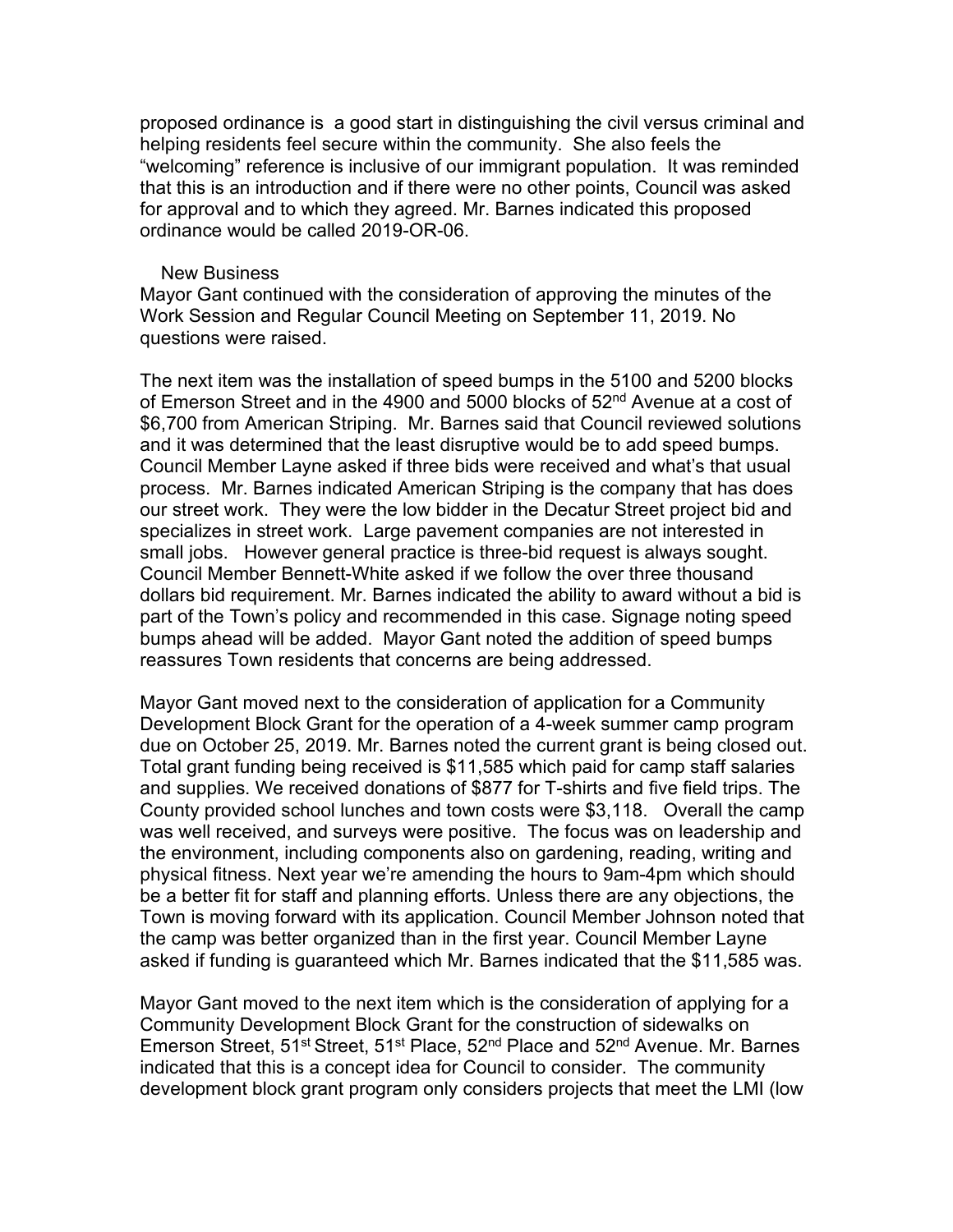to moderate households) in access of 50% requirement. By the 2010 census the project on this side of the town meets that criteria so we can apply for any infrastructure type project. In the recent past we applied and received funding to pave Crittenden Street, but we rejected it because WSSC was due to replace the water main which meant the street would be torn up. We are trying to do more projects that incorporate sidewalks as there has been more interest from residents. The safe route to schools' grants project will include sidewalks on 52nd Avenue and Crittenden Street. This project is expected to conclude spring of 2020. Council Member Turberville asked if discussion with residents have occurred so residents don't perceive their property is being used for the sidewalks. Mr. Barnes indicated that there will be several meetings and that only the right-of-way is being used for sidewalks. When originally proposed residents were opposed but over time residents with families voiced having sidewalks would be safer and made sense. If there was adamant resistance to having sidewalk by residents we wouldn't move forward. We're doing an evaluation of Hamilton, Gallatin and Lafayette also. Mayor Gant asked if Council supported this and they agreed the Town should move forward.

Mayor Gant moved to the consideration of awarding contract to J.O.M. Painting for the Edmonston Beautiful grant projects. Funding is provided by the Community Legacy Grant and previously nine residents were selected last year and seven for this year's projects. We'll hear in November if we're successful in receiving the grant for next year. The grants are designed to support home projects for low-to moderate households and seniors. Council indicated their support for Edmonston Beautiful awarding to J.O.M. Painting.

Mayor Gant moved to the updating the Personnel Policy and Procedures Manual Section 2-1 General Employee Conduct (f) Hours of Work to clear up any confusion in the ordinance about paid lunch hour. The intent is for a 40-hour work week with an unpaid 30 minute or 1-hour lunch. This doesn't apply to police who would be working through a shift. Also, within the ordinance states staff should not use Town vehicles to get lunch. Council Member Layne suggested it be standardized designating it either as a 30 minutes hour or an hour. Council Member-Bennett-White thinks the designated lunch time should be 30 minutes. Mayor Gant agrees wording should be standard and clarified so that all are operating the same.

Mayor Gant moved to the evaluation for adding a street light in the middle of the block of the 5100 block of Emerson Street as requested by Lisa Williford, 5109 Emerson. Mr. Barnes pointed out that this is the same request as presented 3 years ago and it's a mid-block light request which is unusual. Mayor Gant suggested the Police Department reach out and offer suggestions on improving the lighting around her home as the first step to address this problem.